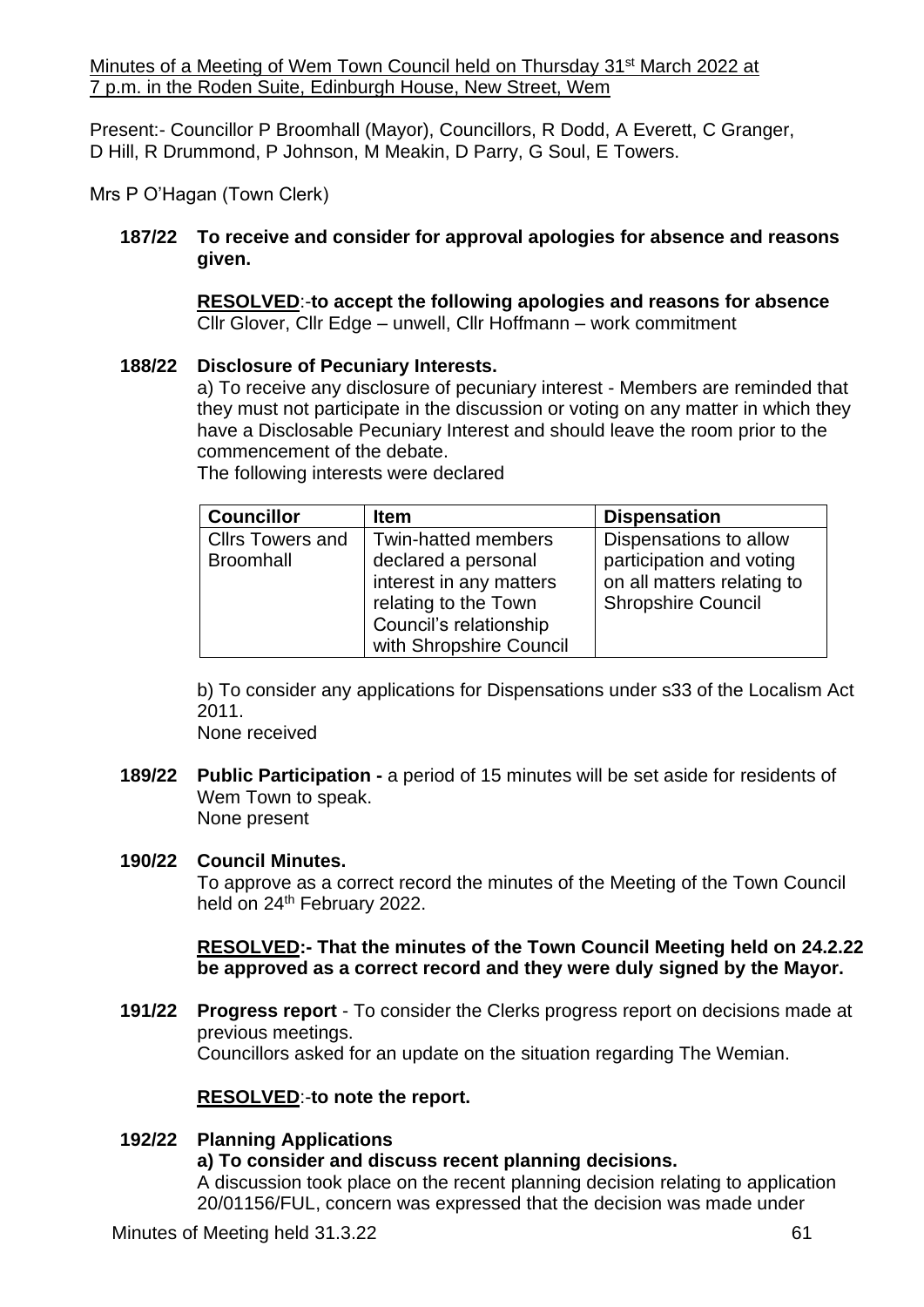delegated authority .especially as a request had been made by Cllr Towers for it to be considered by the Planning Committee

**RESOLVED:- that the Clerk be instructed to write to the leader of Shropshire Council to express dismay that the views of the Town Council and unitary councillors concerning planning applications in Wem did not appear to be taken into consideration when determining applications. Also to invite the leader to a future meeting to discuss the council's concerns.**

**b) Lowe Hill Road Planning Application –** to consider response received from Shropshire Council.

Councillor's expressed disappointment over the reply received on this matter.

## **RESOLVED:- to note the response.**

### **193/22 Finance and Accounts for Payment** (copies to follow).

**a) Internal Controls** – to note that internal checks carried out by The Mayor are up to date.

It was reported that all checks for the financial year had been completed.

### **RESOLVED:- to note the report.**

**b) Monthly income expenditure against budget report –** to consider. The monthly budget report was presented and it was

#### **RESOLVED:- to note the report.**

**c) Accounts for payment** - to approve accounts for payment

### **RESOLVED:- to approve the following payments**

| <b>Supplier</b>                               | <b>Service</b>               | <b>Net</b> | Vat   | Gross  | Chq/<br><b>BACS</b><br><b>No</b> |
|-----------------------------------------------|------------------------------|------------|-------|--------|----------------------------------|
| <b>EE</b>                                     | Mobile phone                 | 39.25      | 7.85  | 47.10  | <b>DD</b>                        |
| B <sub>2</sub> B<br>Communications            | <b>Broadband</b>             | 37.48      | 7.50  | 44.98  | DD                               |
| Shropshire<br>Council                         | <b>Licensing Application</b> | 100.00     |       | 100.00 | 211b.21                          |
| <b>Express and Star</b>                       | Newspaper advert             | 154.00     | 30.80 | 184.80 | 211a.21                          |
| Onecom                                        | Landline                     | 31.60      | 6.32  | 37.92  | DD                               |
| <b>SALC</b>                                   | Training                     | 30.00      | 0.00  | 30.00  | 211.21                           |
| <b>PG Skips</b>                               | <b>Bin Emptying</b>          | 92.24      | 18.44 | 110.68 | 212.21                           |
| Heathwood<br><b>Nurseries</b>                 | <b>Jubilee Trees</b>         | 210.00     | 42.00 | 252.00 | 213.21                           |
| <b>ISM IT</b>                                 | <b>IT Support</b>            | 86.97      | 17.40 | 104.37 | 214.21                           |
| Forester &<br><b>Arborist Services</b><br>Ltd | <b>Tree Survey</b>           | 250.00     | 0.00  | 250.00 | 215.21                           |
| <b>Mark Fitton</b>                            | Bus shelter cleaning         | 70.00      | 0.00  | 70.00  | 216.21                           |
| <b>SALC</b>                                   | Chairmanship<br>Training     | 75.00      | 0.00  | 75.00  | 217.21                           |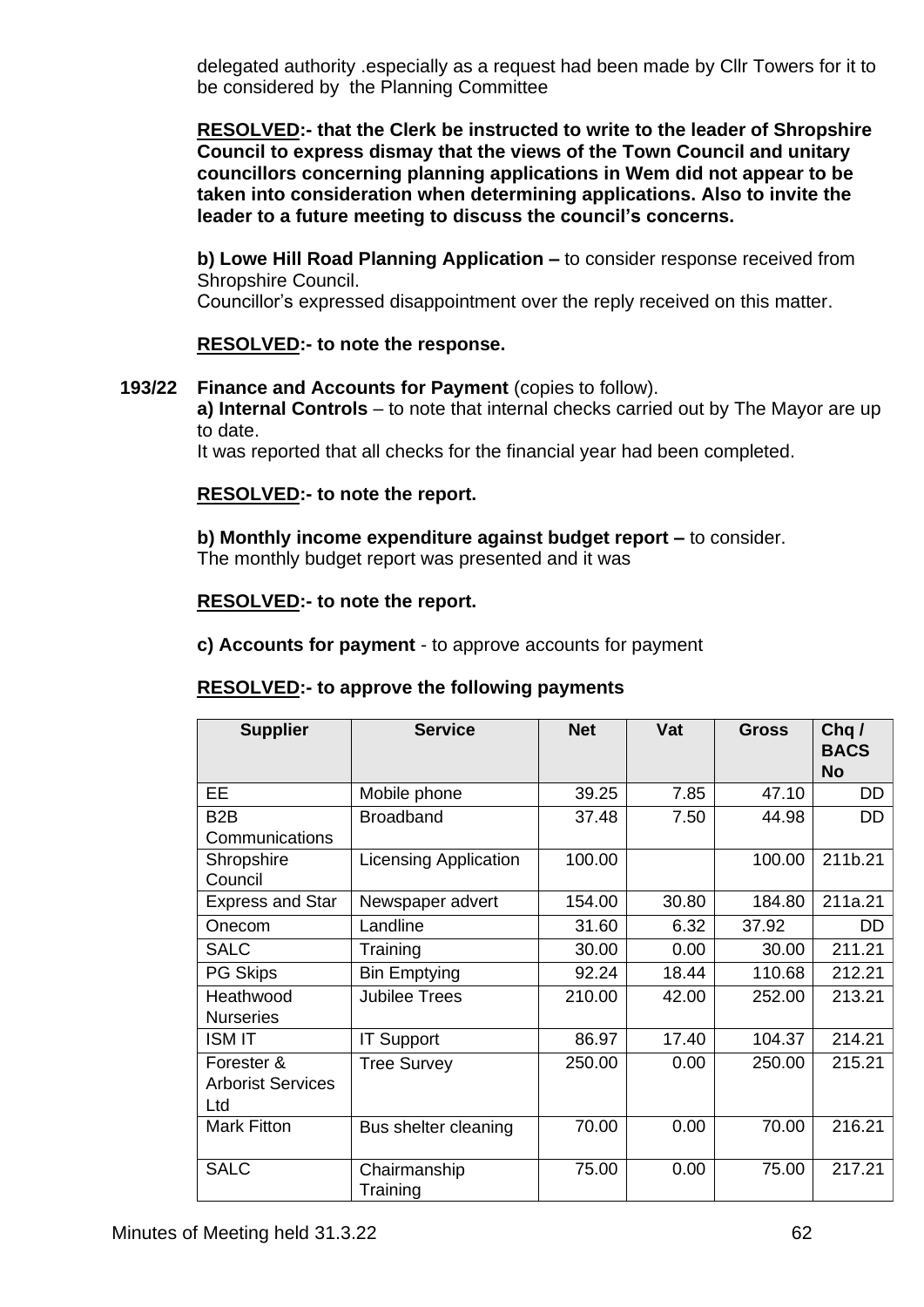| Severn Trent        | <b>Water Supply: Rec</b>       | 15.54    | 0.00   | 15.54    | 218.21 |
|---------------------|--------------------------------|----------|--------|----------|--------|
| West Mercia         | Electricity                    | 120.89   | 6.04   | 126.93   | 219.21 |
| Energy              |                                |          |        |          |        |
| <b>JDH Business</b> | <b>Interim Internal Audit</b>  | 279.00   | 55.80  | 334.80   | 220.21 |
| <b>Services</b>     | Fees                           |          |        |          |        |
| Ricoh               | Photocopier rental             | 129.74   | 25.95  | 155.69   | 221.21 |
| Shropshire          | Salaries (includes             | 10949.97 |        | 10949.97 | 222.21 |
| Council             | backdated payrise)             |          |        |          |        |
| Shropshire Youth    | Term 2                         | 4000.00  | 800.00 | 4800.00  | 223.21 |
| Association         |                                |          |        |          |        |
| Via Della Emilia    | Tree work from survey          | 570.00   | 144.00 | 684.00   | 224.21 |
| Via Della Emilia    | <b>Urgent Tree work</b>        | 170.00   | 34.00  | 204.00   | 225.21 |
| Healthmatic         | March payment                  | 829.17   | 165.83 | 995.00   | 226.21 |
| P O'Hagan           | Reimbursement of               | 26.67    | 5.33   | 32.00    | 227.21 |
|                     | payment of key safe            |          |        |          |        |
| Highline            | Streetlight repair             | 82.00    | 16.40  | 98.40    | 228.21 |
|                     | March                          |          |        |          |        |
| <b>Unity Trust</b>  | Charges cash and               | 7.20     |        | 7.20     | DD     |
|                     | cheque 4 <sup>th</sup> quarter |          |        |          |        |

**194/22 Amenities and Services Committee Meeting 3.3.22 –** to receive draft minutes from this meeting and consider any recommendations contained within the minutes.

> **RESOLVED:- to receive the draft minutes from the meeting held on 3.3.22 and to approve the recommendations contained within the minutes.**

**195/22 Platinum Jubilee Celebration Steering Group meeting 15.3.22** a) to receive report on meeting held 15.3.22.

# **RESOLVED:- to receive the draft notes from this meeting**

b) to discuss payment procedure for purchase of bunting and flags. A discussion took place on the need to ensure that items purchased for the Jubilee were of a good quality so that they could be reused for future events. Councillors expressed concern over the purchase of hand flags as they were considered to be a single use plastic item which was against the Town Council's climate change commitment

# **RESOLVED:-**

- **to suspend financial regulations to allow The Clerk to place order for flags and bunting and pay for them on a personal credit card.**
- **to delegate authority to The Clerk following consultation with Cllr Soul and Hoffmann to purchase paper handheld flags, large flags and bunting up to a maximum of £500**
- **196/22 Wemsbrook Drive Streetlight –** to receive report following meeting with resident It was reported that following the residents offer to contribute towards the moving of the column a site meeting was held to discuss the proposal

# **RESOLVED:- that**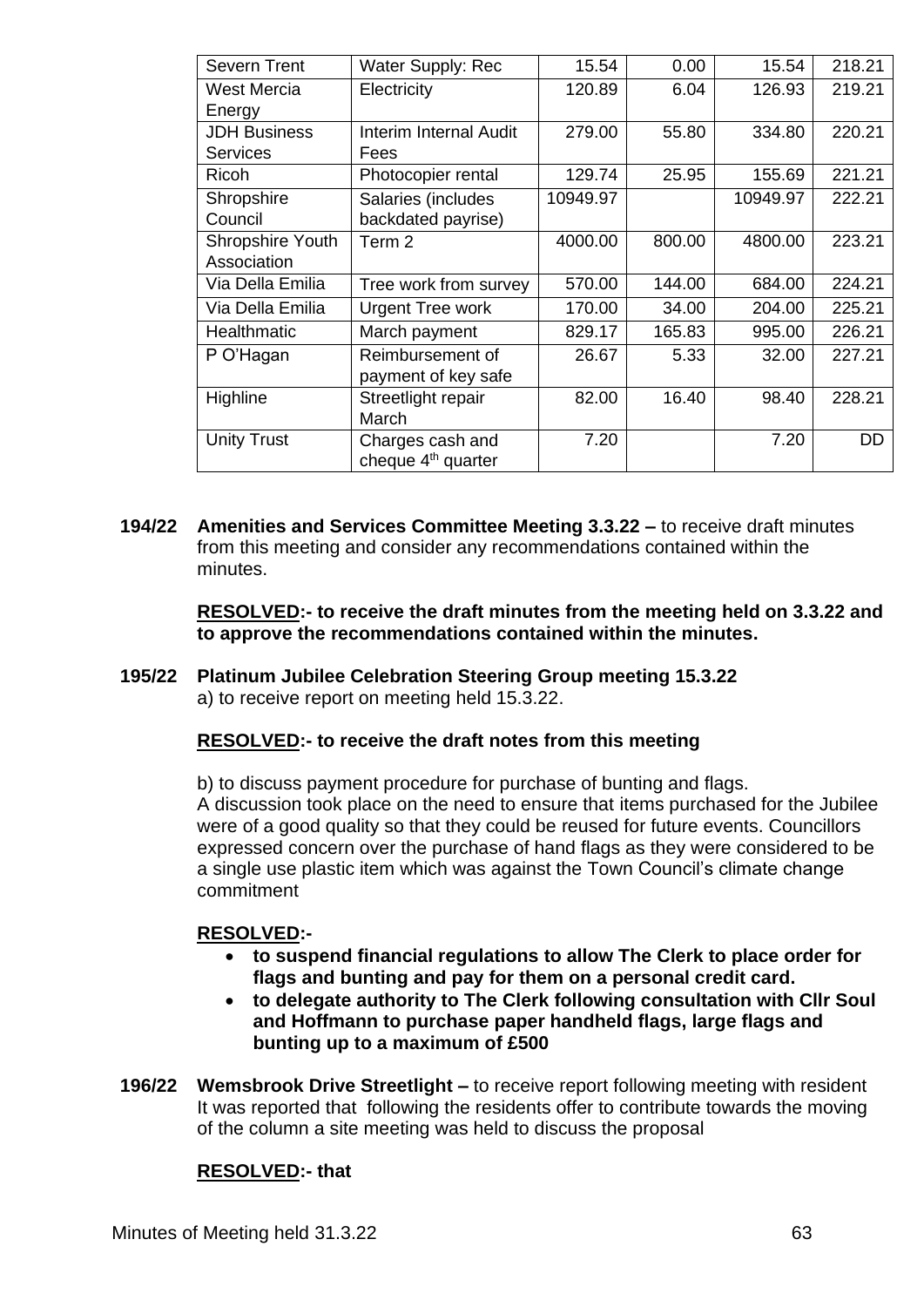- **in light of the new proposal to suspend standing orders to allow this matter to be reconsidered by the Town Council.**
- **the Town Council agrees to relocate the lighting column to the residents preferred location, subject to the resident agreeing to pay £500 in advance towards the additional excavation and cabling works required.**
- **the resident will be refunded the balance if the additional excavation and cabling works cost less than £500.**
- **197/22 Health and Safety Contract –** to consider quotes received. Two quotes were considered and it was

**RESOLVED:- to award the contract for Health and Safety Support for 2022-23 to Shropshire Council.**

**198/22 Wem Climate Change Action Group –** to consider request received relating to the creation of a wild flower zone at The Wheatfields Public Open Space

**RESOLVED:- to allow Wem Climate change Action Group to create the a Wild Flower Zone on a small section of grass between the access path and the boundary with Pantulf Road and to review this request in 1 year.**

### **199/22 Consultations**

a) Street trading consultation – to discuss.

### **RESOLVED:- to comment that the Town Council is not in a position to adopt the street trading function from Shropshire Council.**

b) Car Park Charges consultation – for consideration.

Concern was expressed over the cost increases particularly the cost of the new annual charges and the impact that the increases will have on residents. The Clerk was asked to make the manager of Wem Co-op aware of the consultation.

### **RESOLVED:-**

- **to request that the car park band for Wem is reviewed and Wem Car Parks are reclassified as band 7 the same as Broseley and Craven Arms.**
- **To express concern over the impact the increase in prices will have on the community especially as the percentage increase of 30% is significantly above the cost of inflation.**

### **200/22 Correspondence**

a) HSBC in the community.

The Clerk explained that she had already forwarded the request onto Wem Town Hall and a session had been booked.

### **RESOLVED:- to note the report.**

b) Request to use Town Crest.

### **RESOLVED:- to approve the use of the crest by United Services Club Bowling Team for use on club T Shirts.**

Minutes of Meeting held 31.3.22 64